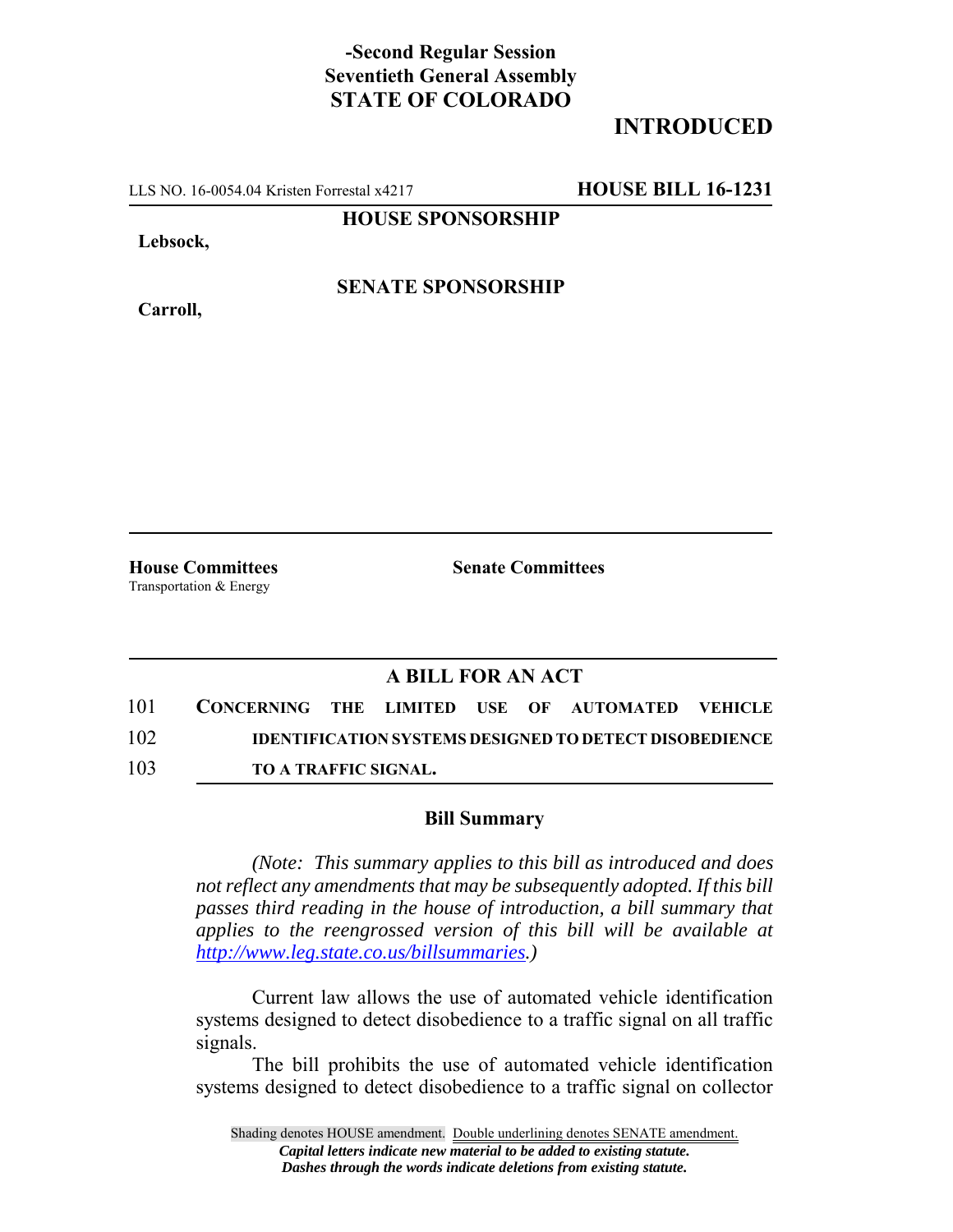roads and local streets. The bill allows the use of the systems:

- Within a school zone;
- ! Within a highway or road construction or repair zone; and ! On arterial roads.

The bill requires that fines assessed through the use of red light cameras be used for traffic safety improvements, traffic enforcement, or related purposes.

*Be it enacted by the General Assembly of the State of Colorado:*

 **SECTION 1. Legislative declaration.** (1) The general assembly finds and declares that:

- (a) It is important to limit the expansion of the use of automated vehicle identification systems to detect disobedience to traffic signals; and
- (b) The systems should not be used on collector roads, local streets, and in neighborhoods. A collector road is a road that collects traffic from local streets and distributes the traffic to arterial roads.
- (2) It is therefore the intent of the general assembly to limit the use of automated vehicle identification systems to detect disobedience to traffic signals in school zones, construction zones, and arterial roads.
- **SECTION 2.** In Colorado Revised Statutes, 42-4-110.5, **add** (2) (h) as follows:

 **42-4-110.5. Automated vehicle identification systems - definition.** (2) A municipality may adopt an ordinance authorizing the use of an automated vehicle identification system to detect violations of traffic regulations adopted by the municipality, or the state, a county, a city and county, or a municipality may utilize an automated vehicle identification system to detect traffic violations under state law, subject to the following conditions and limitations:

22 (h) (I) THE STATE, A COUNTY, A CITY AND COUNTY, OR A